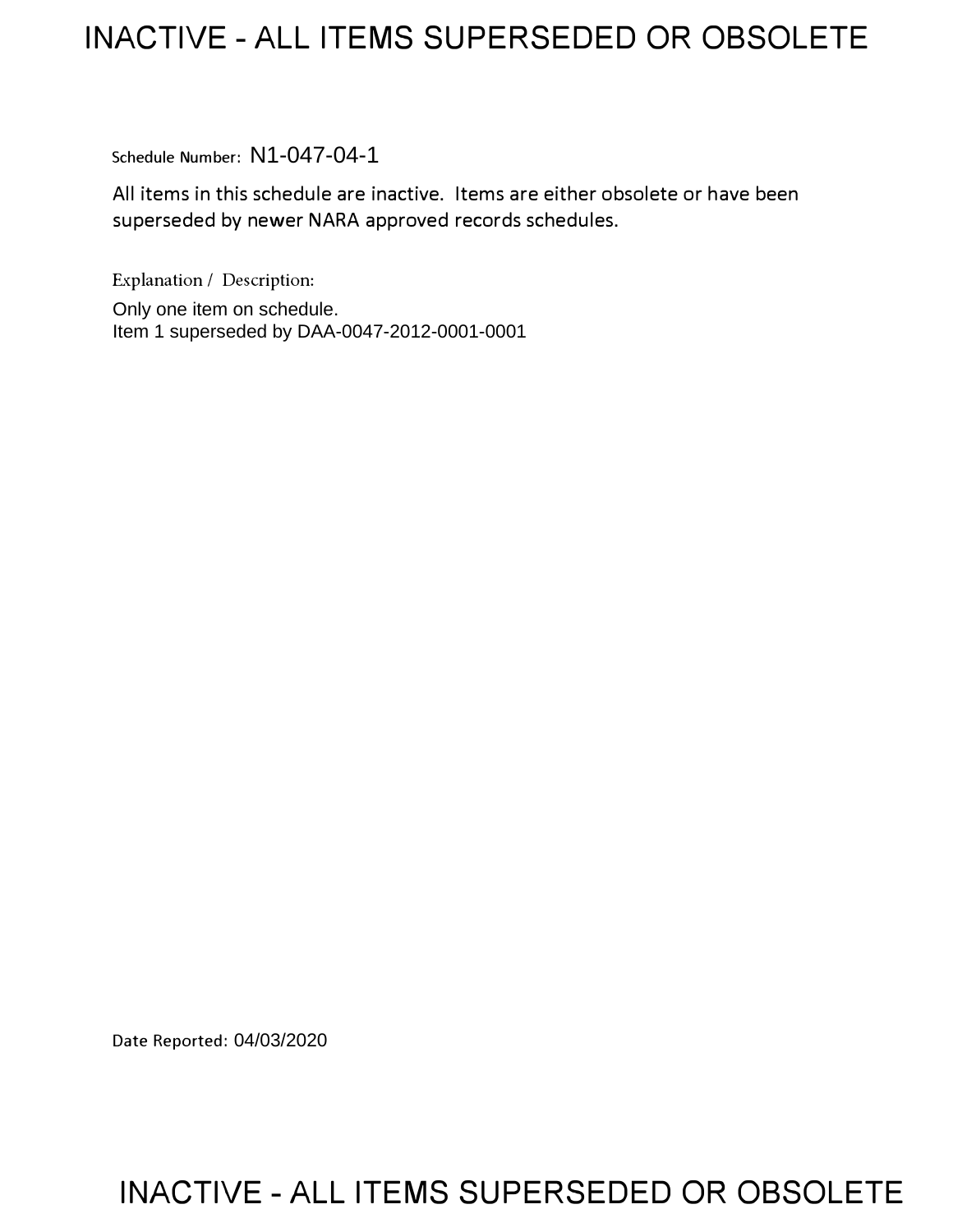

 $\label{eq:2.1} \begin{split} \mathcal{L}_{\text{max}}(\mathbf{r}) = \mathcal{L}_{\text{max}}(\mathbf{r}) \mathcal{L}_{\text{max}}(\mathbf{r}) \\ \mathcal{L}_{\text{max}}(\mathbf{r}) = \mathcal{L}_{\text{max}}(\mathbf{r}) \mathcal{L}_{\text{max}}(\mathbf{r}) \mathcal{L}_{\text{max}}(\mathbf{r}) \end{split}$ 

 $\mathbf{A}^{\mathrm{max}}$ 

 $\mathbf{r}$ 



 $\hat{\mathbf{z}}$ 

| LEAVE BLANK (NARA use only)                                                                                                                                                                                                                             |  |
|---------------------------------------------------------------------------------------------------------------------------------------------------------------------------------------------------------------------------------------------------------|--|
|                                                                                                                                                                                                                                                         |  |
|                                                                                                                                                                                                                                                         |  |
| NOTIFICATION TO                                                                                                                                                                                                                                         |  |
|                                                                                                                                                                                                                                                         |  |
| In accordance with the provisions of 44 U S C 3303a, the<br>disposition request, including amendments is approved                                                                                                                                       |  |
| except for items that may be marked "disposition not<br>approved" or "withdrawn" in column 10                                                                                                                                                           |  |
|                                                                                                                                                                                                                                                         |  |
| DATE<br><b>THE UNITED STATES</b><br><b>SUPARCHIVIST OF</b><br>๚วม                                                                                                                                                                                       |  |
|                                                                                                                                                                                                                                                         |  |
| I hereby certify that I am authorized to act for this agency in matters pertaining to the disposition of its records and that the                                                                                                                       |  |
| iecords proposed for disposal on the attached $3$ page(s) are not needed now for the business of this agency or will not be<br>needed after the retention periods specified, and that written concurrence from the General Accounting Office, under the |  |
|                                                                                                                                                                                                                                                         |  |
| has been requested                                                                                                                                                                                                                                      |  |
|                                                                                                                                                                                                                                                         |  |
| SSA Records Officer                                                                                                                                                                                                                                     |  |
| 10 ACTION TAKEN<br>(NARA USE ONLY)                                                                                                                                                                                                                      |  |
|                                                                                                                                                                                                                                                         |  |
|                                                                                                                                                                                                                                                         |  |
|                                                                                                                                                                                                                                                         |  |
|                                                                                                                                                                                                                                                         |  |

115-109

PREVIOUS EDITION NOT USABLE

STANDARD FORM 115 (REV 3-91) PRESCRIBED BY NARA 36 CFR 1228

copy sunt to Agen